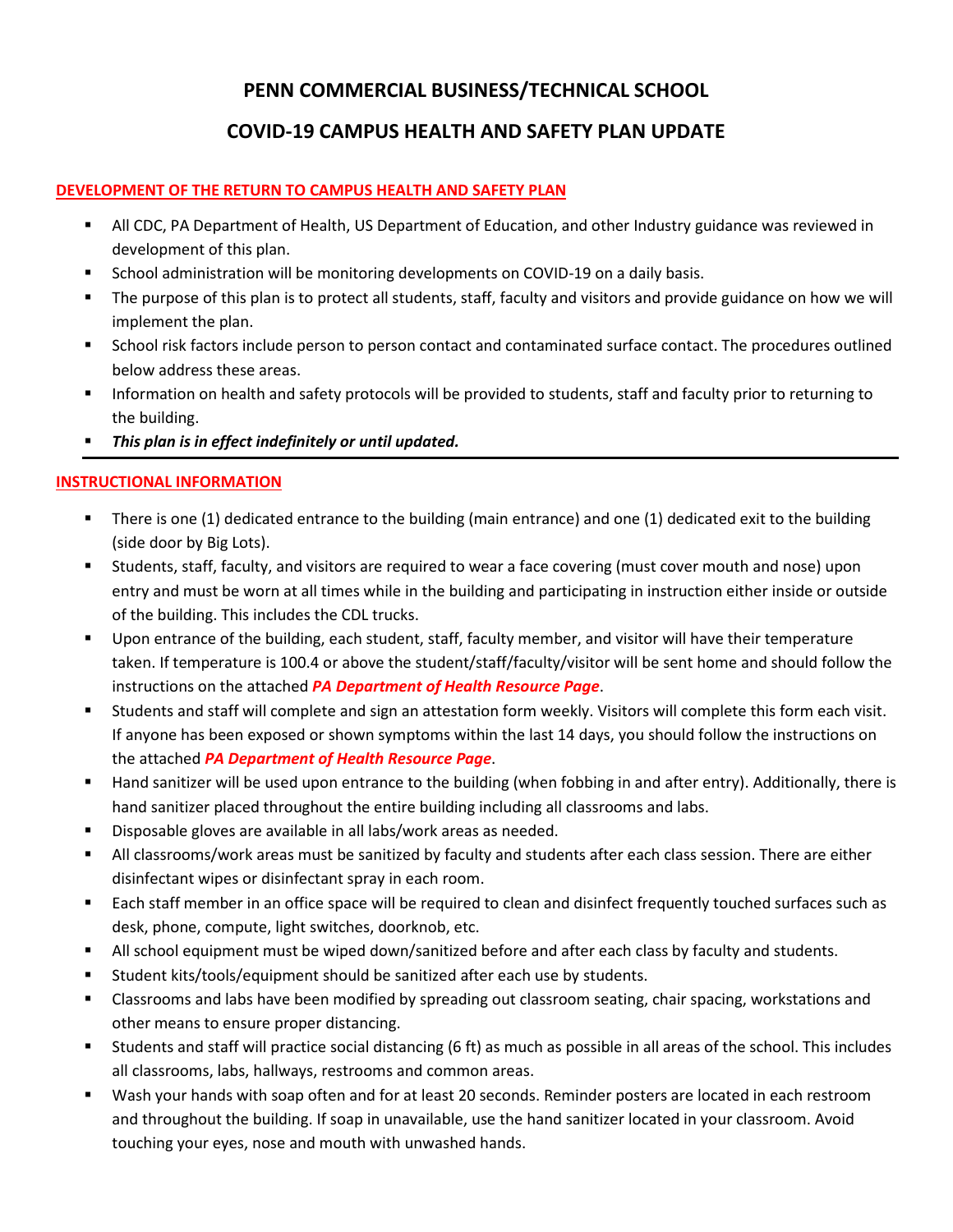- Please limit what you bring into the school from the outside. Please only bring the required materials for the day.
- The Student Center is set up with 10 tables/2 chairs for each table to allow for a break area and will limit the number of people in the space at one time.
- The outdoor patio is open, and we expect students/staff to follow social distancing in this area.
- **Food service is temporarily suspended.**

\*There are additional regulations for the Cosmetology and Esthetics programs per Pennsylvania State Board of Cosmetology. Please see Program Director for more information.

**IF YOU ARE FEELING SICK, STAY HOME!**